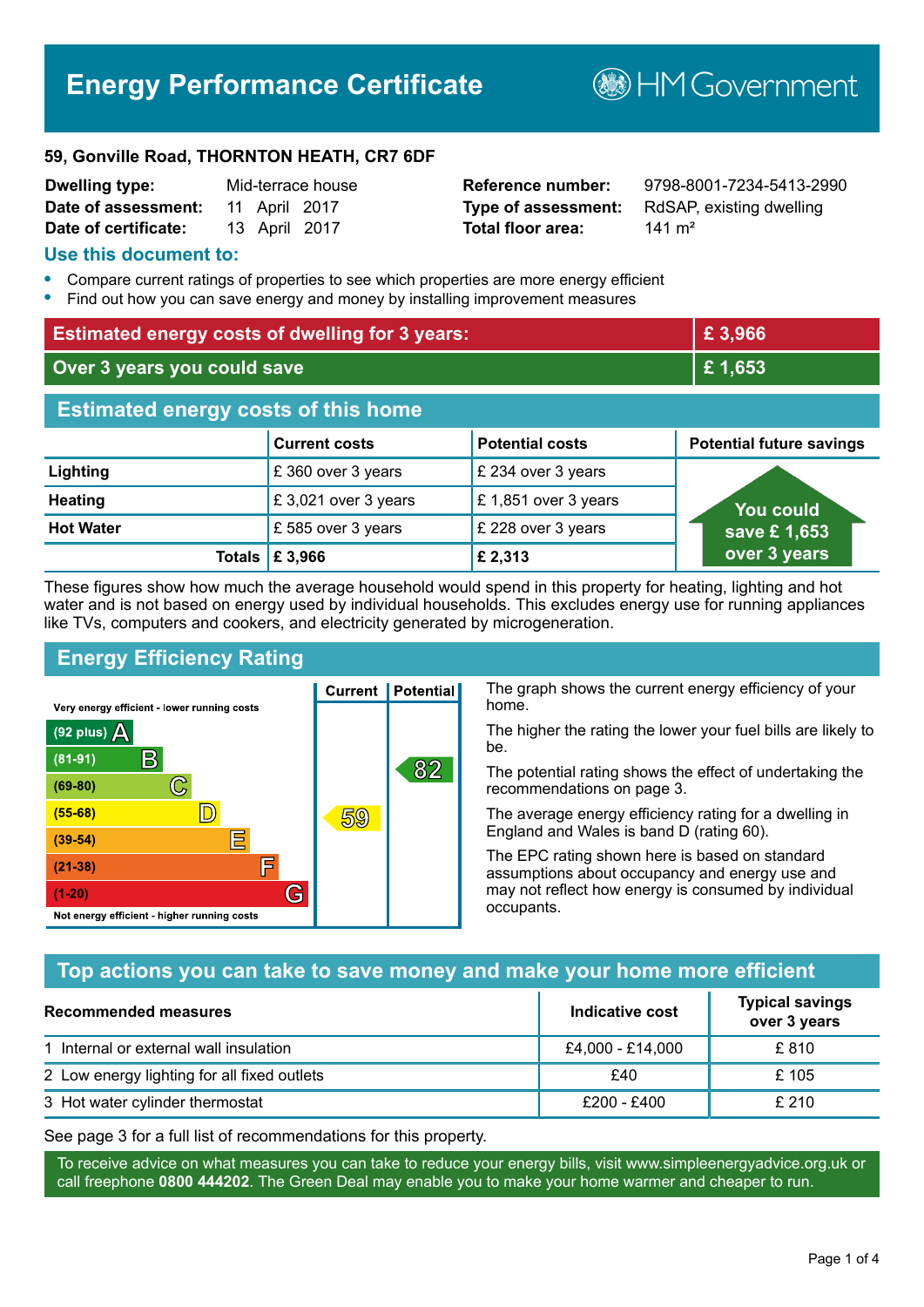| <b>Element</b>        | <b>Description</b>                             | <b>Energy Efficiency</b> |
|-----------------------|------------------------------------------------|--------------------------|
| Walls                 | Solid brick, as built, no insulation (assumed) | ★☆☆☆☆                    |
|                       | System built, as built, insulated (assumed)    | ★★★★☆                    |
| Roof                  | Pitched, 270 mm loft insulation                | ★★★★☆                    |
|                       | Flat, insulated                                | ★★★☆☆                    |
| Floor                 | Suspended, no insulation (assumed)             |                          |
|                       | Solid, no insulation (assumed)                 |                          |
|                       | Solid, limited insulation (assumed)            |                          |
| Windows               | Fully double glazed                            | ★★★☆☆                    |
| Main heating          | Boiler and radiators, mains gas                | ★★★★☆                    |
| Main heating controls | Programmer and room thermostat                 | ★★★☆☆                    |
| Secondary heating     | None                                           |                          |
| Hot water             | From main system, no cylinder thermostat       | ★★★☆☆                    |
| Lighting              | Low energy lighting in 47% of fixed outlets    | ★★★★☆                    |

#### **Summary of this home's energy performance related features**

Current primary energy use per square metre of floor area: 245 kWh/m² per year

The assessment does not take into consideration the physical condition of any element. 'Assumed' means that the insulation could not be inspected and an assumption has been made in the methodology based on age and type of construction.

#### **Low and zero carbon energy sources**

Low and zero carbon energy sources are sources of energy that release either very little or no carbon dioxide into the atmosphere when they are used. Installing these sources may help reduce energy bills as well as cutting carbon. There are none provided for this home.

# **Your home's heat demand**

For most homes, the vast majority of energy costs derive from heating the home. Where applicable, this table shows the energy that could be saved in this property by insulating the loft and walls, based on typical energy use (shown within brackets as it is a reduction in energy use).

| <b>Heat demand</b>           | <b>Existing dwelling</b> | Impact of loft<br>insulation | Impact of cavity<br>wall insulation | Impact of solid<br>wall insulation |
|------------------------------|--------------------------|------------------------------|-------------------------------------|------------------------------------|
| Space heating (kWh per year) | 15.755                   | N/A                          | N/A                                 | (4.796)                            |
| Water heating (kWh per year) | 3,263                    |                              |                                     |                                    |

You could receive Renewable Heat Incentive (RHI) payments and help reduce carbon emissions by replacing your existing heating system with one that generates renewable heat, subject to meeting minimum energy efficiency requirements. The estimated energy required for space and water heating will form the basis of the payments. For more information, search for the domestic RHI on the www.gov.uk website.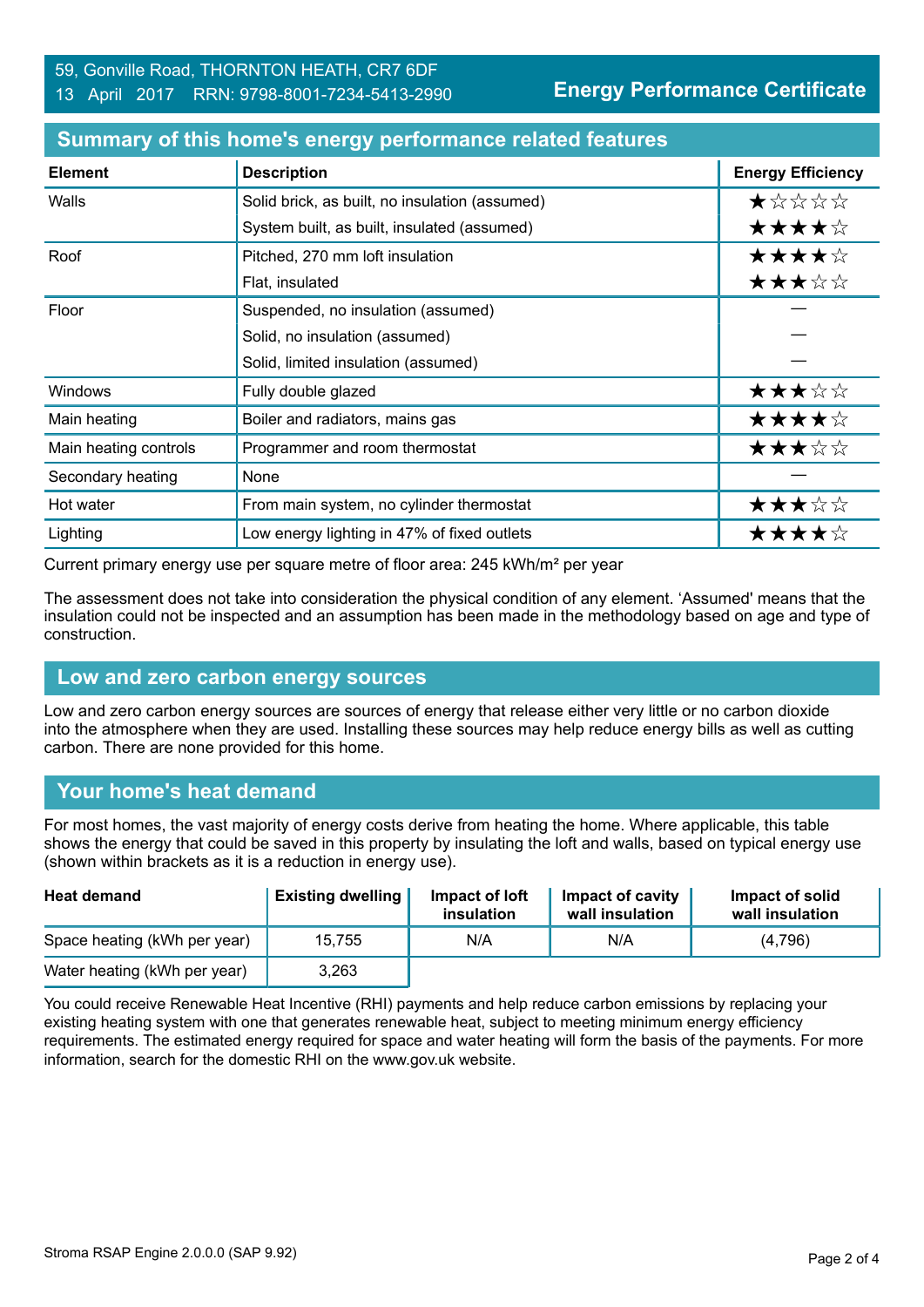#### 59, Gonville Road, THORNTON HEATH, CR7 6DF 13 April 2017 RRN: 9798-8001-7234-5413-2990

#### **Recommendations**

The measures below will improve the energy performance of your dwelling. The performance ratings after improvements listed below are cumulative; that is, they assume the improvements have been installed in the order that they appear in the table. To receive advice on what measures you can take to reduce your energy bills, visit www.simpleenergyadvice.org.uk or call freephone 0800 444202. Before installing measures, you should make sure you have secured the appropriate permissions, where necessary. Such permissions might include permission from your landlord (if you are a tenant) or approval under Building Regulations for certain types of work.

| <b>Recommended measures</b>                     | Indicative cost   | <b>Typical savings</b><br>per year | <b>Rating after</b><br>improvement |
|-------------------------------------------------|-------------------|------------------------------------|------------------------------------|
| Internal or external wall insulation            | £4,000 - £14,000  | £270                               | <b>D67</b>                         |
| Low energy lighting for all fixed outlets       | £40               | £ 35                               | <b>D68</b>                         |
| Hot water cylinder thermostat                   | $£200 - £400$     | £70                                | C70                                |
| Heating controls (thermostatic radiator valves) | £350 - £450       | £41                                | C71                                |
| Replace boiler with new condensing boiler       | $£2,200 - £3,000$ | £90                                | C74                                |
| Solar water heating                             | £4,000 - £6,000   | £45                                | C75                                |
| Solar photovoltaic panels, 2.5 kWp              | £5.000 - £8.000   | £ 285                              | <b>B82</b>                         |

#### **Alternative measures**

There are alternative measures below which you could also consider for your home.

- **•** Biomass boiler (Exempted Appliance if in Smoke Control Area)
- **•** Micro CHP

# **Financial Support and the Green Deal**

Green Deal Finance allows you to pay for some of the cost of your improvements in instalments under a Green Deal Plan (note that this is a credit agreement, but with instalments being added to the electricity bill for the property). The availability of a Green Deal Plan will depend upon your financial circumstances. There is a limit to how much Green Deal Finance can be used, which is determined by how much energy the improvements are estimated to **save** for a 'typical household'.

You may also be able to obtain support towards repairs or replacements of heating systems and/or basic insulation measures under the ECO scheme, provided that you are in receipt of qualifying benefits or tax credits. To learn more about this scheme and the rules about eligibility, visit www.simpleenergyadvice.org.uk or call freephone **0800 444202** for England and Wales.